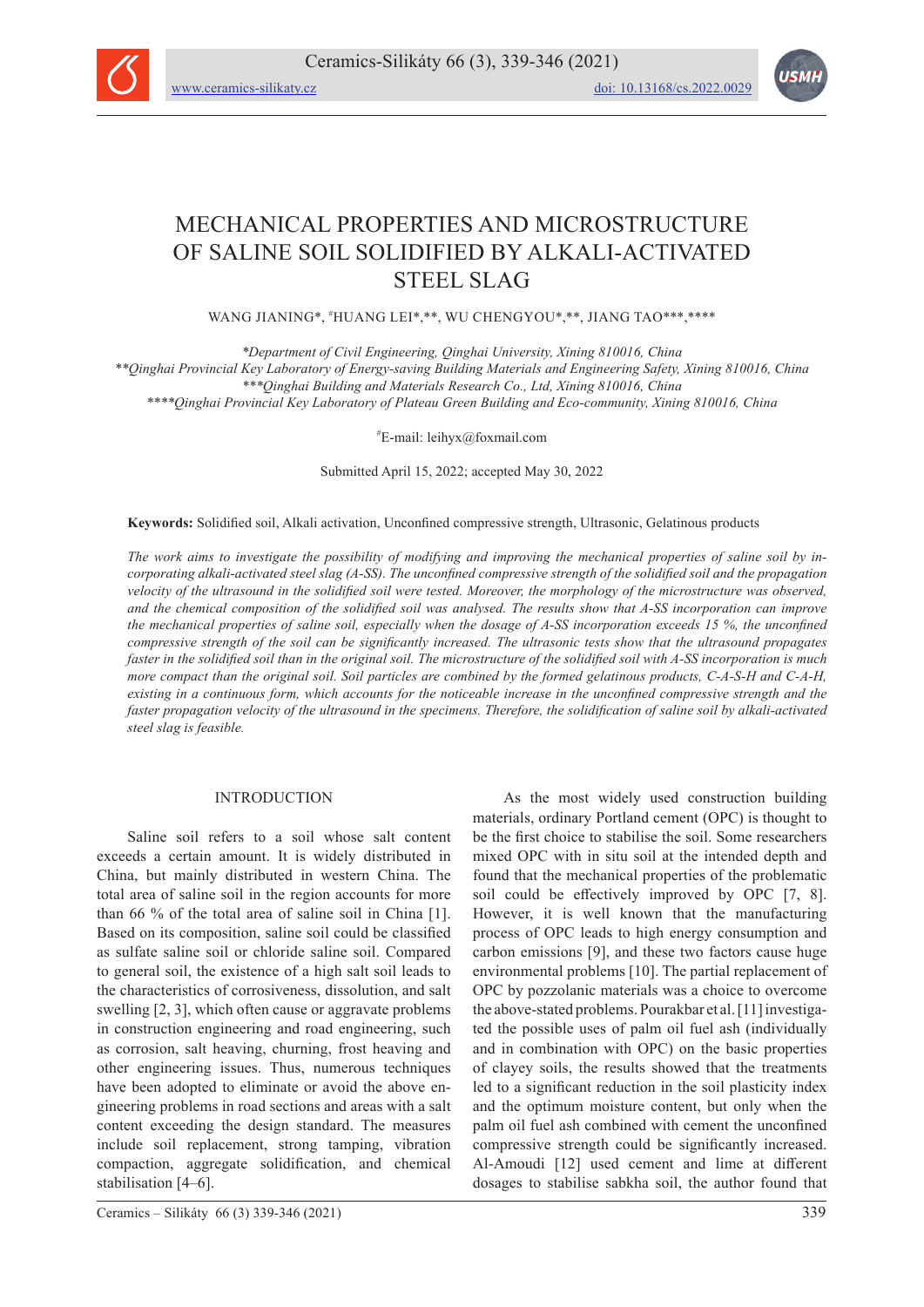only the cement succeeded in improving the strength of the soil, the maximum unconfined compressive strength was attained at lower moisture contents than the optimum. Chai [13] reported that using conventional building materials, such as lime and fly ash with a small quantity of liquid polymer materials to modify and solidify the coastal saline soil could significantly improve the strength and water stability of the soil. Besides, it also has the advantages of simple construction and low cost. Some other researchers conducted similar studies and found that the replacement of OPC by pozzolanic materials was limited to low amounts [14,15].

Steel slag is a waste slag discharged in the process of steelmaking. With the improvement of environmental awareness, the rational utilisation of steel slag has attracted more and more attention. Zhang et al. [16] used a higher NaOH content and a lower water binder ratio to prepare an alkali-activated steel slag (A-SS) slurry, and found that its compressive strength at 28 d was 26 MPa. The C-S-H gel and the crystalline  $Si<sub>2</sub>Al<sub>2</sub>O<sub>5</sub>(OH)<sub>4</sub>$  were found as the main hydration products. Also, the author added silica fume and graphene to improve the performance of the slurry [17]. As a result, the hydration products were C-S-H gel and pyrophyllite. Wang et al. [18] studied the effect of different contents of NaOH on the hydration properties of A-SS. The results showed that an increase in the initial alkalinity can promote the early hydration of the active components of the steel slag, but has little effect on the later hydration degree. The hydration products are still C-S-H gel and  $Ca(OH)_{2}$ . Compared with cement, the amount of hydration products of a steel slag activated by NaOH is much less than that in cement. Liu et al. [19] used sodium silicate to activate steel slag and studied the early hydration reactions of A-SS under

Table 1. Chemical composition of the saline soil and steel slag (%).

high-temperature curing conditions. The results showed that the hydration products were  $Ca(OH)_{2}$ , N-A-S-H gel, and C-A-S-H gel.

The application of A-SS as construction building materials meets the current engineering needs and its effective use as solid waste. The work explored the possibility of utilising A-SS as a stabiliser for saline soil. In addition, the mechanical performance of the solidified soil was investigated. Meanwhile, the microstructure and the chemical compositions of the solidified soil were investigated.

#### EXPERIMENTAL

#### Raw materials

The raw soil used in the study was obtained from Haidong City, Qinghai Province. The chemical compositions of the saline soil and steel slag are shown in Table 1, the X-ray diffraction (XRD) patterns of the saline soil and the steel slag are shown in Figure 1. The optimum moisture content of the saline soil is 20.3 % and the actual moisture content is 10.1 %. Sodium silicate solution, with a mass fraction of 66.49 % and a module of 3.3, was used as the stock solution of the alkali activator.

#### Sample Preparation

The module of the alkali activator was set as 2 in the study. The mix proportion of the A-SS is shown in Table 2, the water to binder ratio of A-SS was kept at 20.3 %, based on the optimum moisture content of the saline soil.

| Composition | SiO <sub>2</sub> | $\text{SO}_2$ | CaO  | $Fe_2O_2$ | $Al_2O_2$ | K <sub>2</sub> O | Na <sub>2</sub> O | TiO <sub>2</sub> | MgO  | C <sub>1</sub> |
|-------------|------------------|---------------|------|-----------|-----------|------------------|-------------------|------------------|------|----------------|
| Saline soil | 32.4             | 24.6          | 15.9 | 9.69      | 9.42      | 2.85             | 1.94              | 1.26             | 0.47 | 0.32           |
| Steel slag  | 20.1             | 1.16          | 41.8 | 16.3      | 8.78      | 0.52             | 0.43              |                  |      |                |



Figure 1. XRD patterns of the saline soil and steel slag.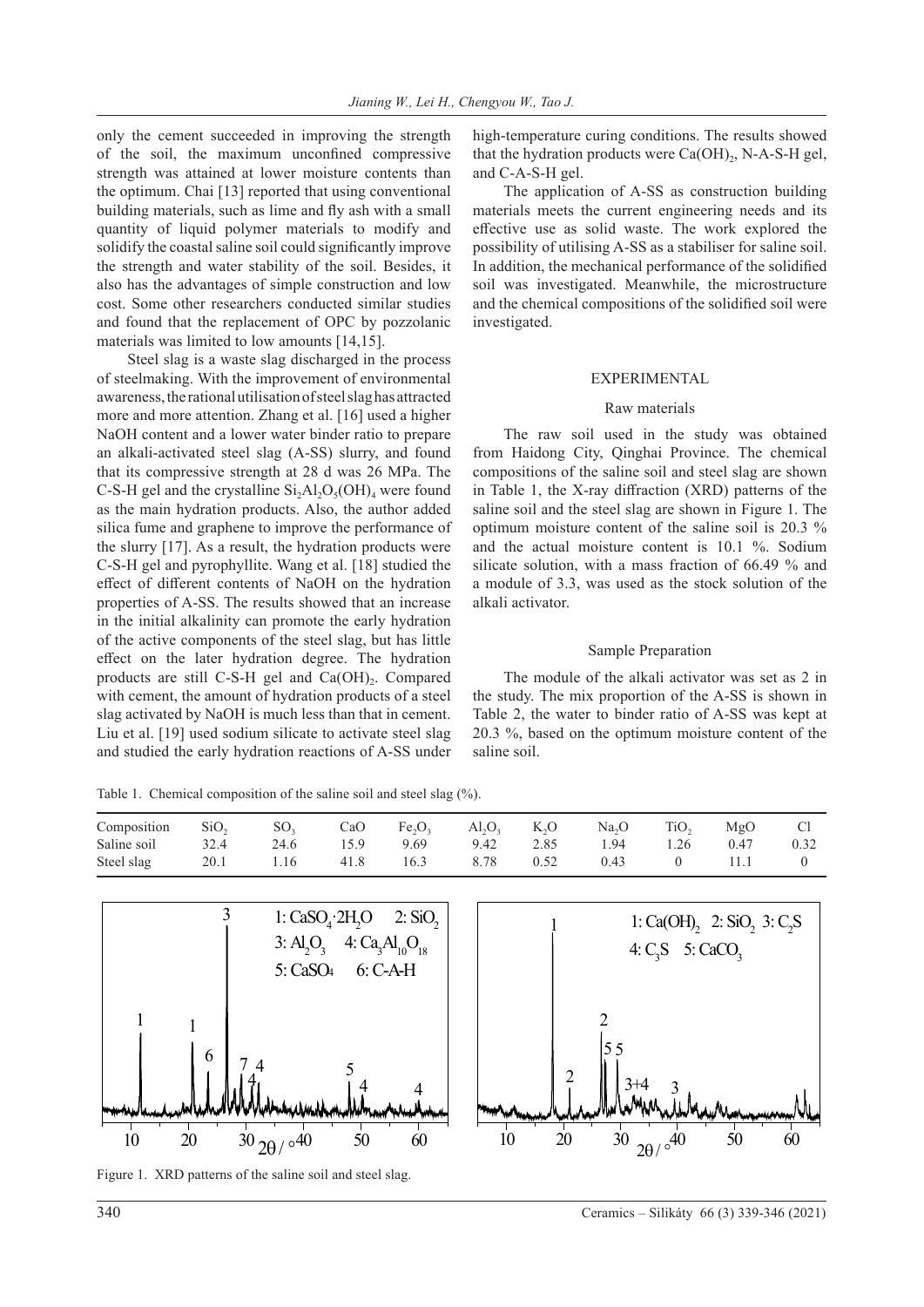| Table 2. Mix proportion of the A-SS (wt. $\%$ ). |                        |             |       |  |  |  |
|--------------------------------------------------|------------------------|-------------|-------|--|--|--|
| Steel slag                                       | Sodium silicate<br>(L) | NaOH<br>(S) | Water |  |  |  |
| 71.30                                            | 23.60                  | 3.38        | 1.73  |  |  |  |

The soil was dried in the air and the soil agglomerates were ground. Then the ground soil was screened through a 2 mm square hole sieve. Saline soil particles measuring less than 2 mm were used for the test. The mix proportions of the solidified soil are shown in Table 3, the mass fractions of the A-SS of the solidified soil were set as 10 %, 12 %, and 15 %. The total moisture content of the soil was kept at 20.3 %.

Table 3. Mix proportions of the solidified soil (wt. %).

| Specimens         | A-SS | Saline soil | Water |
|-------------------|------|-------------|-------|
| <sup>S</sup>      |      | 91.52       | 8.48  |
| SAS10             | 10   | 82.37       | 7.63  |
| SAS <sub>12</sub> | 12   | 80.54       | 7.46  |
| SAS <sub>15</sub> | 15   | 77.79       | 7.21  |

According to the proportion shown in Table 2, the steel slag and alkali activator were mixed, and slow stirring for 60 s was conducted by a cement paste mixer (JJ-5). Then, the screened saline soil and water, based on the mix proportions shown in Table 3, were added to the mixer. One proceeded successively by slow stirring for 60 s, followed by a pause of 30 s, and then rapid stirring for 60 s. After that, the mixing pot was covered with a fresh-keeping film. Meanwhile, a certain amount of the specimen was taken out and moulded with a portable compactor. Finally, the moulded samples were covered with a fresh-keeping film and cured in a room at 20 °C with 95 % relative humidity (RH).

## Test method

A microcomputer-controlled electronic universal testing machine was used to test the unconfined compressive strength of the specimens at 7 d and 28 d. A non-metallic ultrasonic testing analyser (NM-4B, Koncrete, Beijing, China) was applied to test the propagation velocity of the ultrasound in the specimens at 3 d, 7 d, and 28 d to explore the inner characteristics of the specimens.

After the mechanical test, the crushed specimens were collected for a microscopic analysis. The crushed specimens were dried in an oven at 80 °C for 6 h. Then, a piece of the dried specimen was sprayed with gold and prepared to observe the microstructure, by using a scanning electron microscope (SEM, JSM-6610LV, JEOL, Ltd., Tokyo, Japan).

Another part of the dried specimen was ground in an agate mortar until there was no obvious graininess in the powder of the specimens. The X-ray diffraction (XRD) patterns of the specimens were collected by an X-ray diffractometer (D/max-2500PC, Rigaku Corporation, Tokyo, Japan) with an acceleration voltage of 30 kV, the  $2\theta$  was in the range of 5 to 65 $\degree$  and the scanning speed was kept as 6°∙min-1.

## RESULTS AND DISCUSSION

#### Mechanical Properties

Figure 2 shows the unconfined compressive strength of the solidified soil at 7 d and 28 d. The unconfined compressive strength of SAS10, SAS12, and SAS15 increased by 0.93 %, 21.32 %, and 170.37 %, respectively, compared to that of S at 7 d. It could be inferred that there is a key value of the incorporation quantity of A-SS for the unconfined compressive strength of the solidified soil, which is between 12 % and 15 %. When the incorporation quantity of A-SS exceeds the key value, the unconfined compressive strength of the solidified soil would be significantly improved. With the prolongation of the curing age, the unconfined compressive strength of the solidified soil develops differently. The unconfined compressive strength of S is weakened by 41.67 % at 28 d compared to that at 7 d, whereas for the solidified soil, the unconfined compressive strength is strengthened with an increase in the age, especially for the specimen with a high dosage of A-SS incorporation.



Figure 2. Unconfined compressive strength.

It is known that the hydration activity of steel slag in water is poor, it would take a period of time for the reaction of the steel slag [20]. The difference in the variation trend of the unconfined compressive strength for the original soil and the solidified soil could be due to the slow reaction of the steel slag. For S, the original saline soil, the mechanical property is weakened due to some specific variations which need to be further studied. For the solidified soil, in addition to the specific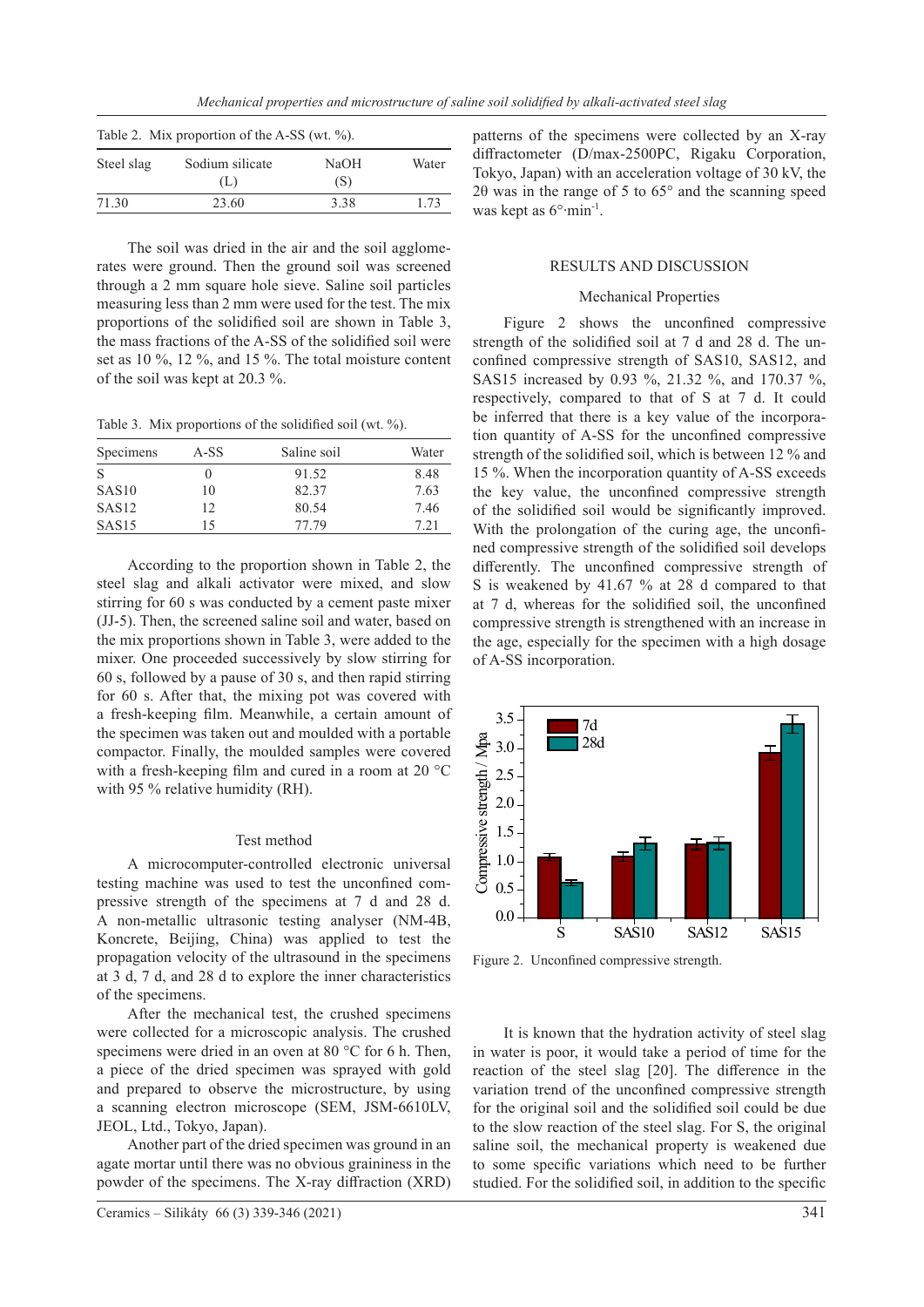

Figure 3. Stress-strain curves.

variations mentioned above, the continuous hydration of the steel slag leads to the strengthening of the mechanical properties. With an increase in the incorporation of A-SS, the strengthening effect led by the hydration of the steel slag exceeds the weakening effect led by the specific variation, shown overall as the increase in the unconfined compressive strength of the solidified soil.

The strain-stress curves of the solidified soil at 7 d and 28 d are shown in Figure 3. The solidification effects of A-SS lead to an increase in the ultimate failure stress of the solidified soil, which is in accordance with the variations in the unconfined compressive strength. Meanwhile, the ultimate strains of the solidified soil significantly decrease. As shown in Figure 3a, the ultimate strains decrease by 28 %, 41.3 %, and 39.3 % respectively, when 10 %, 12 %, and 15 % A-SS are incorporated at 7 d. When the age reaches 28 d, the effects of the A-SS incorporation on the strains of the solidified soil are similar to that of 7 d. As shown in Figure 3b, the 10 %, 12 % and 15 % A-SS incorporations lead to a decrease in the ultimate strains by 16.9 %, 23.5 % and 54.7 %, respectively. In addition to the changes in the ultimate strains induced by the A-SS incorporation, it should be also noted that the ultimate strain changes with the age. When the age changes from 7 d to 28 d, the ultimate strain of S, SAS10, SAS12, and SAS15 decrease by 29.3 %, 18.5 %, 9.09 %, and 47.3 %, respectively. Although the deformation modulus of the solidified soil is non-linear, it could still be found that the slope of the stress-strain increases with the addition of A-SS, meaning that the incorporation of A-SS leads to an increase in the deformation modules of the saline soil. Based on the stress-strain curves, the fracture energy is calculated and is shown in Table 4. The 10 % and 12 % A-SS incorporation significantly decrease the fracture energy, while the 15 % A-SS incorporation increases the fracture energy at 7 d, whereas, all three A-SS incorporations increase the fracture energy at 28 d.



Table 4. Fracture energy of the specimens  $(J·m<sup>-2</sup>)$ .

| Age  |        | SAS <sub>10</sub> | SAS <sub>12</sub> | SAS <sub>15</sub> |
|------|--------|-------------------|-------------------|-------------------|
| 7 d  | 105.79 | 71.99             | 65.54             | 135.61            |
| 28 d | 46.22  | 64.80             | 67.06             | 60.70             |

## Ultrasonic test

An ultrasonic test is a well-known non-destructive method for assessing Young's modulus and the internal characteristics of the materials, such as metals, concretes, and wooden materials. It has been confirmed that the response of the ultrasound is in line with the mechanical properties of a stabilised rammed earth wall [20, 22], the ultrasonic test is a valid technique for assessing the quality of stabilised soil.

Figure 4 shows the time required for the ultrasound to pass through the specimens. The incorporations of A-SS show the same effect on the results of the ultrasonic test at different ages, the higher the incorporations of A-SS, the shorter the time required for the ultrasound to pass through the specimens. Based



Figure 4. Time required for the ultrasound to pass through the specimens.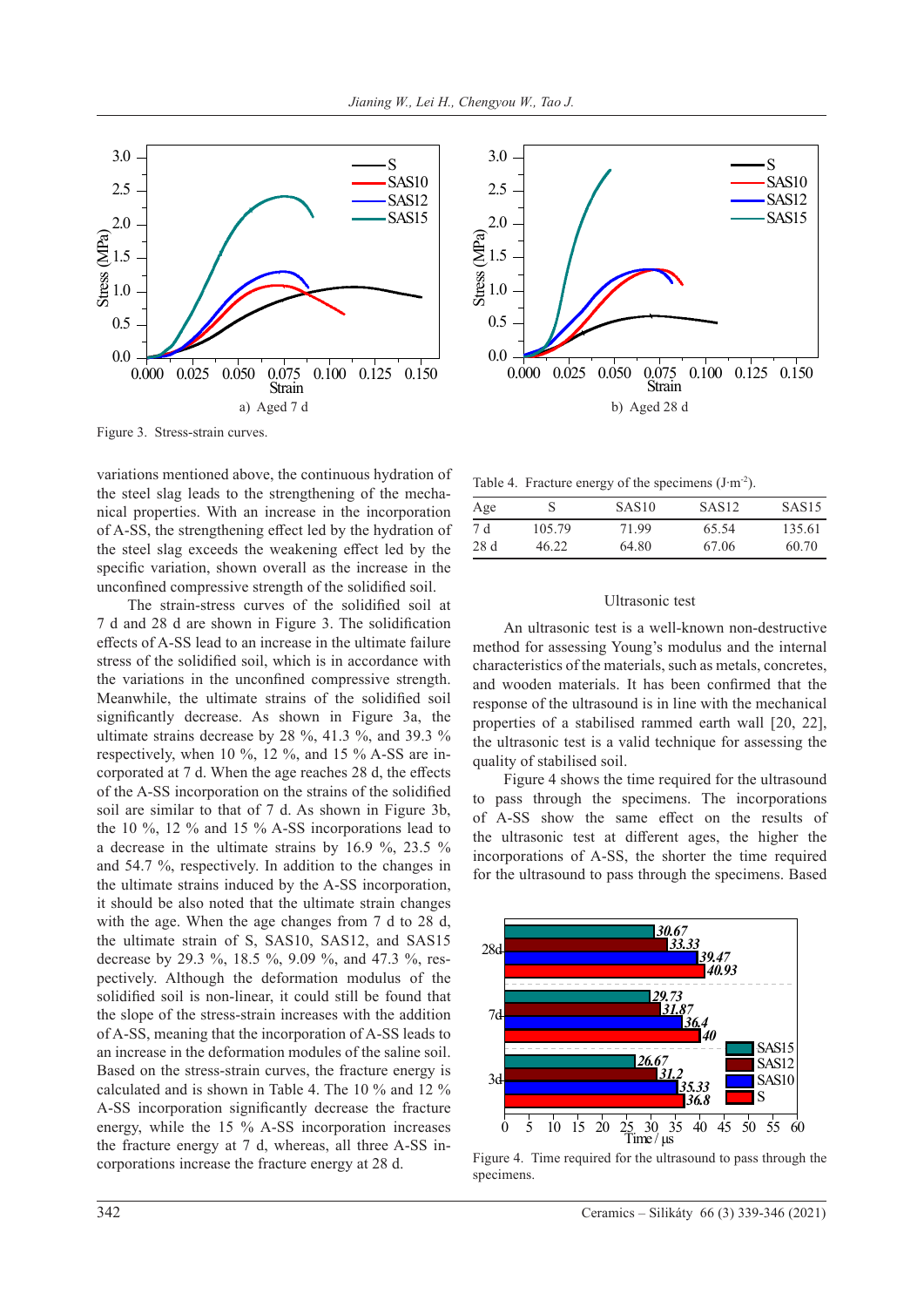on the results shown above, the propagation velocity of the ultrasound in the specimens could be calculated and is reported in Table 5. The stabilised effect of the A-SS significantly increases the propagation velocity of the ultrasound in the solidified soil, especially for SAS15, the degree of the increase reaches 37.8 % at 3 d, 34.5 % at 7 d, and 33.4 % at 28 d, indicating the deformation modulus or the inner porosity are modified by the A-SS incorporation. The former inference is consistent with the finding in Section "Mechanical Properties" where the deformation modulus of the saline soil is effectively increased by the A-SS incorporation, whereas the effect of the A-SS incorporation on the inner porosity needs to be investigated further.

In addition, the propagation velocity of the ultrasound in the specimens decreases with an increase in the age for all the specimens. The propagation velocity

Table 5. Propagation velocity of the ultrasound  $(m·s^{-1})$ .

| Age | S    | SAS10 | SAS12 | SAS <sub>15</sub> |
|-----|------|-------|-------|-------------------|
| 3 d | 1087 | 1132  | 1282  | 1500              |
| 7 d | 1000 | 1099  | 1255  | 1345              |
| 28d | 977  | 1013  | 1200  | 1304              |

of S reduces by 8 % and 10.1 % when the age increases from 3 d to 7 d and 28 d, for SAS15, the propagation velocity reduces by 10.3 % and 13.1 %, respectively. As shown in Figure 2, the deformation modulus of S, SAS10, and SAS12 show no obvious changes with an increase in the age, so it could be speculated that the inner porosities of the specimens increase with age. For SAS15, the deformation modulus increases with the age, thus its inner porosity increases to a greater extent than the others. All the specimens in the study were rammed in the same mode, which guarantees the same compactness for the all samples at the initial age. Thus, the difference in the inner porosity for the samples with the different dosages of the A-SS incorporation and the samples of different ages result from the physical and chemical changes. The microstructures and the compositions of the specimens should be of the main concern.

# Morphology of the microstructures

As shown in Figure 5, the microstructures of the specimens with the different A-SS incorporations are quite different at 28 d. The microstructure of S is much looser compared to the others, the soil particles are



Figure 5. Morphology of the microstructures at 28 d.

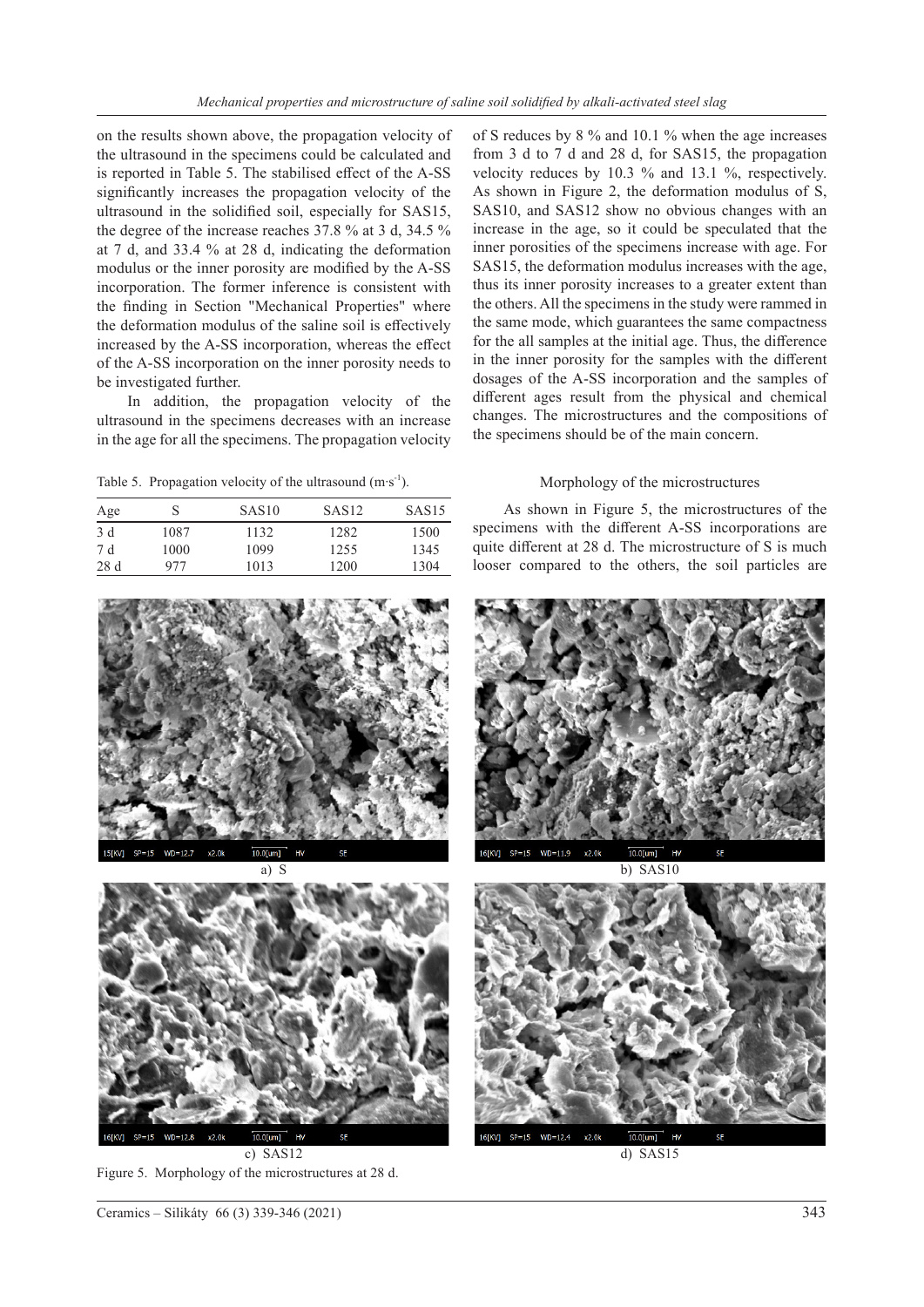dispersive, few connections exist between the particles. For SAS10, there are some crystals existing among the particles, besides, gelatinous products are also found around some particles. For SAS12 and SAS15, a considerable amount of gelatinous products form on the surfaces of the particles. Dispersive particles can hardly be found in the pictures, the crystals and particles are combined by the formed gelatinous products. Compared to S, the microstructures of SAS12 and SAS15 are denser, and the porosities of the matrix are lower.

The difference in the microstructures of the solidified soil can be interpreted by the increase in the unconfined compressive strength of the solidified soil. The interaction between the soil particles, which is closely related to the macro mechanical properties of soil, mainly comes from the physical adsorption. The stronger the physical adsorption, the higher the mechanical properties. It is well accepted that the specific area of common gelatinous products is far greater than the soil particles. The formation and existence of gelatinous products strengthen the interactions between the particles and, therefore, increase the unconfined compressive strength of the specimens.

#### XRD Analysis

The XRD patterns of the solidified soil at 7 d and 28 d are shown in Figure 6. Compared to S, the intensity of the C-A-S-H and C-A-H peaks in the solidified soil are stronger, indicating that the incorporations of A-SS significantly promote the formation of C-A-S-H and C-A-H. The mineral phases of the steel slag include C3S, C2S, calcium aluminate, wustite, and amorphous phases, though the phases (C3S, C2S, and calcium aluminate,) are the same as that of cement, the steel slag has poor hydration activity due to the low content of those phases [23, 24]. Under the alkali activation and the hydration of the above reactive phases, some inert Si-O bonds are opened and, therefore, become reactive. Al exists in the calcium aluminate and calcium aluminate silicate phases,

with the progress of hydration, the calcium aluminate hydrates and forms C-A-H, it has been verified by the presence of the C-A-S-H gel in the conversion of Si-O-Si to Si-O-Al [19]. Thus, it could be stated that the gelatinous products observed in the microstructure of the solidified soil are C-A-H and C-A-S-H, which cohere the soil particles and strengthen the mechanical properties.

When the age reaches 28 d, the peak intensity of  $CaSO<sub>4</sub>·2H<sub>2</sub>O$  and  $CaSO<sub>4</sub>$  for all the specimens are significantly increased. It could be attributed to the reprecipitation of the relevant ions. As introduced in Section "Raw materials", the optimum moisture content of the saline soil is 20.3 %, whereas its actual moisture content is 10.1 %, additional water was incorporated to make up the difference during the sample preparation process. Part of the  $CaSO<sub>4</sub>·2H<sub>2</sub>O$  existing in saline soil dissolves into the water, so the diffraction peaks are weak at 7 d. With an increase in the curing age, the steel slag incorporated into the soil hydrated gradually, and some free water in the soil is sucked and consumed by the hydration of the steel slag or by other reactions, leading to a decrease in the content of the free water, accompanied with an increase in the content of  $Ca^{2+}$  and  $SO_4^2$  in the solution. When the saturation of the solution, with respect to  $CaSO<sub>4</sub>·2H<sub>2</sub>O$ , reaches a certain point, the  $CaSO<sub>4</sub>·2H<sub>2</sub>O$  would reprecipitate, shown as the higher diffraction peaks in Figure 6b. The growth of the crystals would separate the compact soil particles tamped during the process of the sample preparation and, therefore, leads to a decrease in unconfined compressive and a reduction in the ultrasonic propagation velocity. It could be inferred that the recrystallisation of  $CaSO<sub>4</sub>·2H<sub>2</sub>O$  is the specific variation mentioned in Section " Mechanical Properties". Similar to that at 7 d, the peak intensity of C-A-S-H and C-A-H for SAS10, SAS12, and SAS15 are still higher than that of S, meaning that the C-A-S-H and C-A-H formed in the solidified soil are more than the reference, which was verified by the SEM analysis shown in Section "XRD Analysis".



Figure 6. XRD patterns. (1: CaSO<sub>4</sub>: 2H<sub>2</sub>O, 2: CaSO<sub>4</sub>, 3: SiO<sub>2</sub>, 4: C-A-S-H, 5: C-A-H, 6: Al(OH)<sub>3</sub> 7: Ettringite.)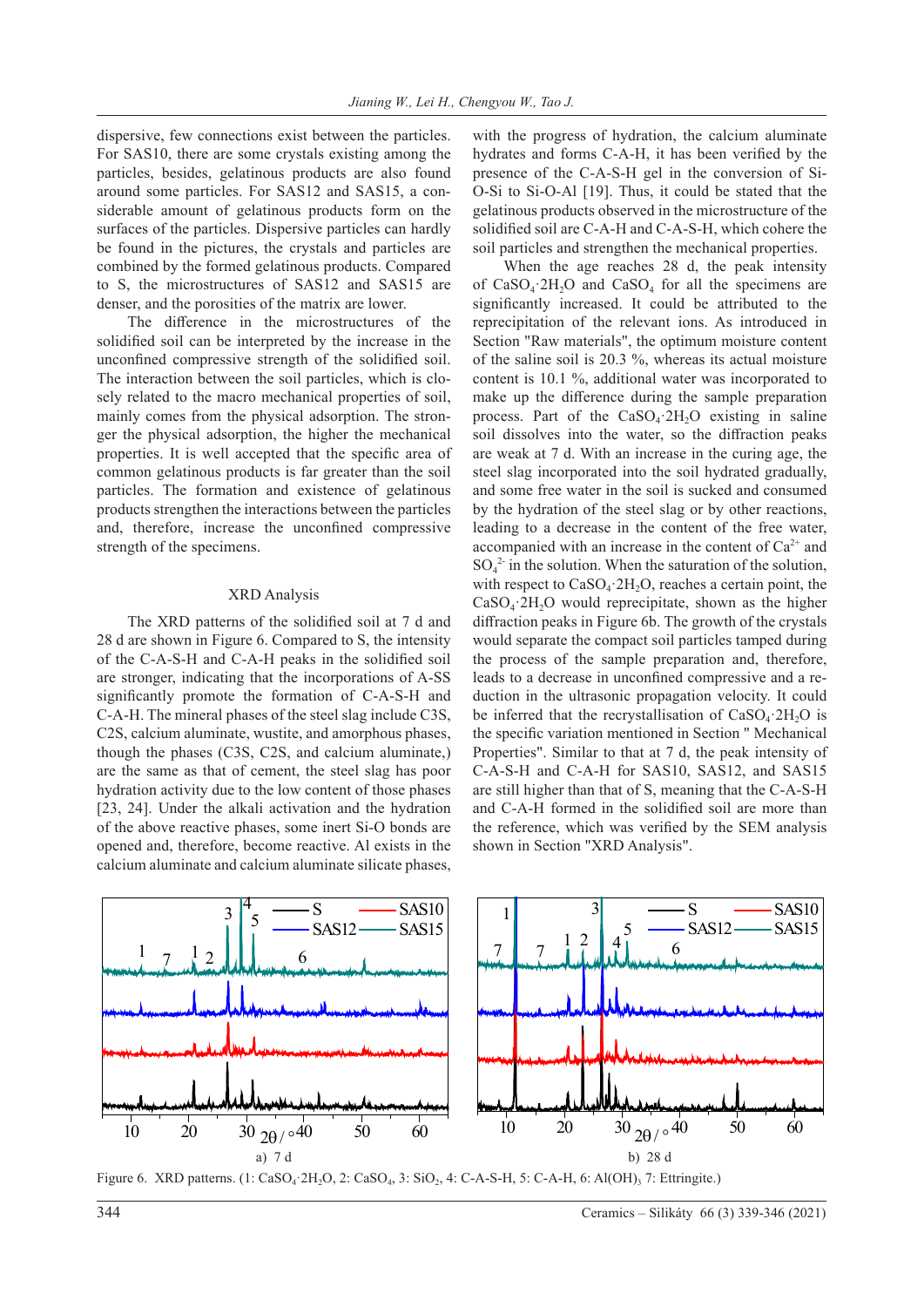## **CONCLUSION**

Unconfined compressive strength tests of the saline soil solidified with A-SS and ultrasonic tests were conducted in the study. In addition, the microstructure and chemical compositions of the solidified soil were also investigated. Based on the above results, the conclusions are drawn as follows:

The A-SS incorporation can improve the mechanical properties of the saline soil, especially when the dosage of A-SS incorporation exceeds 15 %, and the unconfined compressive strength of the soil can be significantly increased. The ultrasound propagates faster in the solidified soil than in the original soil.

The microstructure of the solidified soil with the A-SS incorporation is much more compact than the original soil. The soil particles are combined by the formed gelatinous products, C-A-S-H and C-A-H, existing in a continuous form, which accounts for the prominent increase in the unconfined compressive strength and the faster propagation velocity of the ultrasound in the solidified soil.

The solidification of saline soil by alkali-activated steel slag is feasible, but the dosage of the alkali-activated steel slag and the mode of the activation need to be reasonably controlled.

## Acknowledgment

*The authors would like to acknowledge the financial support of the Qinghai Provincial Science and Technology Department Basic Research Project (2022-ZJ-980Q), and the Qinghai Provincial Key Laboratory of Plateau Green Building and Eco-community Open Fund Project (KLKF-2021-002).*

## REFERENCES

- 1. Lv Q. F., Jiang L. S., Ma B., Zhao B. H., Huo Z. S. (2018): A study on the effect of the salt content on the solidification of sulfate saline soil solidified with an alkali-activated geopolymer. *Construction and Building Materials, 204*, 158–165. doi: 10.1016/j.conbuildmat.2018.05.013
- 2. Zhou Y. X., Yan P. Y. (2007): Investigation on dry shrinkage and wet expansion of solidified saline soil containing different salts. *Chinese Journal of Geotechnical Engineering, 29*(11), 1653–1658 (in Chinese). doi: 10.3321/j.issn:1000-4548.2007.11.010
- 3. Zhou Y. X., Yan P. Y. (2007): Autogenous volumetric stability of solidified saline soil. *Journal of Tsinghua University (Science and Technology,. 17*(2), 2089-2094 (in Chinese). doi: 10.3321/j.issn:1000-0054.2007.12.002
- 4. Zhou Y. X., Yan P. Y. (2007): Soil reinforcement techniques and their evolvement. *Journal of Railway Science and Engineering, 3*(4), 35-40 (in Chinese). doi: 10.3969/ j.issn.1672-7029.2006.04.007

5. Ying Z., Cui Y. J., Benahmed N., Duc M. (2021): Investigating the salinity effect on water retention property and microstructure changes along water retention curves for lime-treated soil. *Construction and Building Materials, 303*, 124564. doi: 10.1016/j.conbuildmat.2021.124564

- 6. Houston S. L., Houston W. N., Zapata C. E., Lawrence C. (2001): Geotechnical engineering practice for collapsible soils. *Geotechnical and Geological Engineering, 19*, 333- 355. doi: 10.1023/A:1013178226615
- 7. Deng Y., Yue X., Liu S., Chen Y., Zhang D. (2015): Hydraulic conductivity of cement stabilized marine clay with metakaolin and its correlation with pore size distribution. *Engineering. Geology, 193,* 146–152. doi:10.1016/j.enggeo.2015.04.018
- 8. Sargent P., Hughes P. N., Rouainia M. (2016): A new low carbon cementitious binder for stabilising weak ground conditions through deep soil mixing. *Soils and Foundations. 56*(6), 1021–1034. doi: 10.1016/j.sandf.2016.11.007
- 9. Moghadam M. J., Ajalloeian R., Hajiannia A. (2019): Preparation and application of alkali activated materials based on waste glass and coal gangue: A review. *Construction and Building Materials, 221*, 84–98. doi: 10.1016/ j.conbuildmat.2019.06.071
- 10. Zhou H. Y., Wang X. H., Wu Y. P., Zhang X. Y. (2021): Mechanical properties and micro-mechanisms of marine soft soil stabilized by different calcium content precursors based geopolymers. *Construction and Building Materials, 305*, 124722. doi: 10.1016/j.conbuildmat.2021.124722
- 11. Pourakbar S., Asadi A., Huat B. B. K., Fasihnikoutablab M. H. (2014) : Stabilization of clayey soil using ultrafine palm oil fuel ash (POFA) and cement. *Transportation Geotechnics, 3*, 24–35. doi: 10.1016/j.trgeo.2015.01.002
- 12. Al-Amoudi O. S. B. (2002): Characterization and chemical stabilization of Al-Qurayyah Sabkha soil. *Journal of Materials in Civil Engineering, 14*(6), 478–484. doi: 10.1061/ (ASCE)0899-1561(2002)14:6(478)
- 13. Chai S. X., Wang X. Y., Wei L., Wang P. (2009): Appreciation of strength and suitability of five solidified saline soils in inshore. *Journal of Liaoning Technical University, 28*, 59-62 (in Chinese). doi: 10.3969/j.issn.1008-0562.2009.01.017
- 14.Jamsawang P., Poorahong H., Yoobanpot N., Songpiriyakij S., Jongpradist P. (2017). Improvement of soft clay with cement and bagasse ash waste. *Construction and Building Materials, 154*, 61–71. doi: 10.1016/ j.conbuildmat.2017.07.188
- 15. Horpibulsuk S., Phetchuay C., Chinkulkijniwat A. (2012). Soil stabilization by calcium carbide residue and fly ash. *Journal of Materials in Civil Engineering, 24*, 184–193. doi: 10.1061/(ASCE)MT.1943-5533.0000370
- 16. Zhang Y. J., Liu C. L., Xu Y., Wang Y. C., Xu D. L. (2012): A new alkali–activated steel slag–based cementitious material for photocatalytic degradation of organic pollutant from waste water. *Journal of Hazardous Materials, 209–210*, 146–150. doi: 10.1016/j.jhazmat.2012.01.001
- 17. Zhang Y.J., He P.Y., Chen H. (2018): A novel CdO/graphene alkali–activated steel slag nanocomposite for photocatalytic degradation of dye wastewater. *Ferroelectrics, 522*(1), 1–8. doi: 10.1080/00150193.2017.1391587
- 18. Wang Q., Yang J.W., Yan P. Y. (2012): Influence of initial alkalinity on the hydration of steel slag. *Science China: Technological Sciences, 55*(12), 3378–3387. doi: 10.1007/ s11431-012-4830-9

Ceramics – Silikáty 66 (3) 339-346 (2021) 345